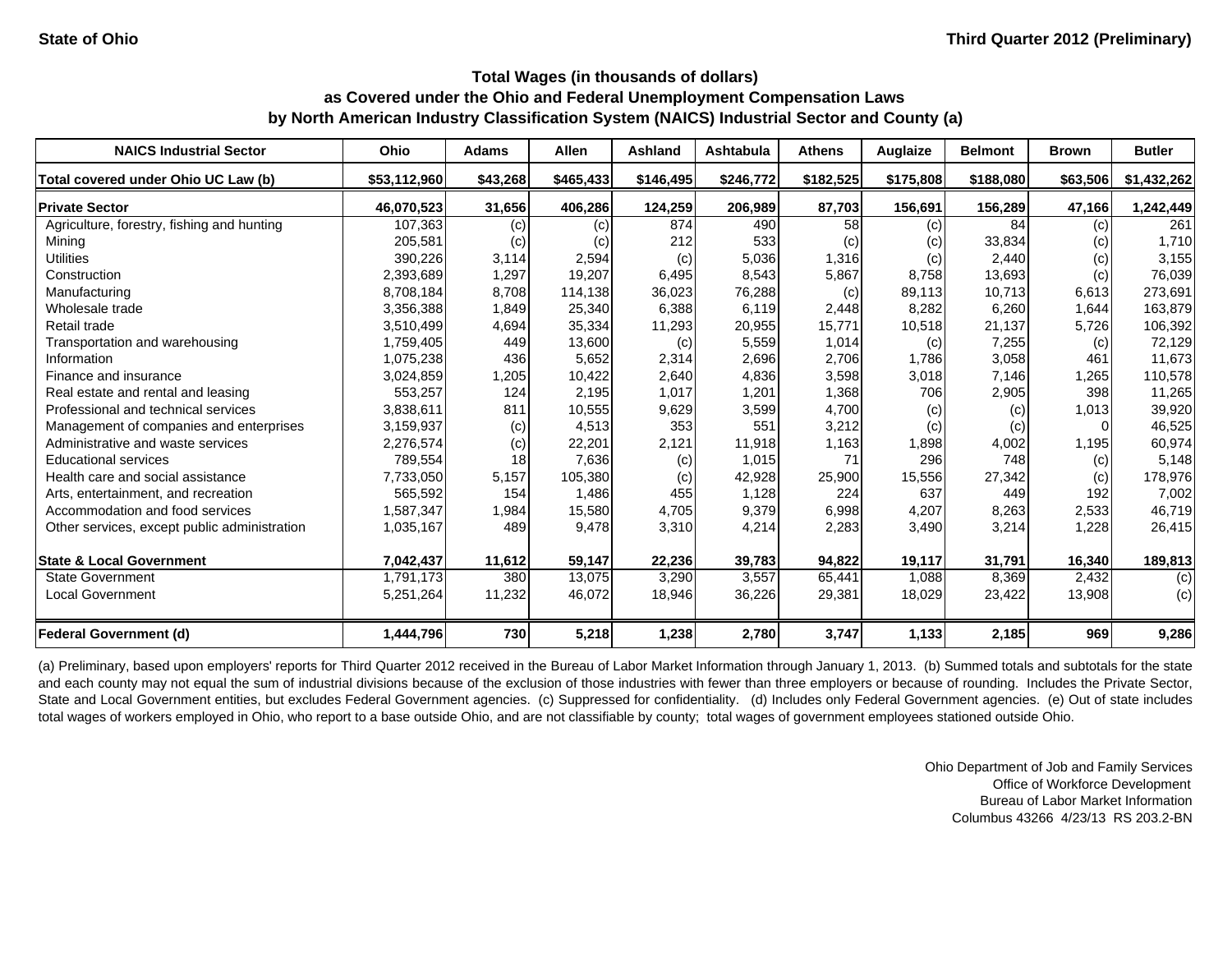| <b>NAICS Industrial Sector</b>               | <b>Carroll</b> | Champaign | <b>Clark</b> | <b>Clermont</b> | <b>Clinton</b> | Columbiana | Coshocton | Crawford  | Cuyahoga    | <b>Darke</b> |
|----------------------------------------------|----------------|-----------|--------------|-----------------|----------------|------------|-----------|-----------|-------------|--------------|
| Total covered under Ohio UC Law (b)          | \$46,882       | \$84,671  | \$406,276    | \$498,550       | \$148,528      | \$232,265  | \$86,564  | \$118,270 | \$8,249,558 | \$145,479    |
| <b>Private Sector</b>                        | 39,344         | 69,424    | 348,217      | 428,954         | 128,163        | 193,894    | 73,898    | 101,816   | 7,324,658   | 126,667      |
| Agriculture, forestry, fishing and hunting   | 121            | (c)       | 2,798        | (c)             | (c)            | 1,004      | 472       | (c)       | 1,106       | (c)          |
| Mining                                       | 2,320          | (c)       | 653          | (c)             | (c)            | 1,652      | 2,423     | (c)       | 5,047       | (c)          |
| <b>Utilities</b>                             | 632            | (c)       | (c)          | 8,329           | (c)            | 3,100      | 7,211     | (c)       | 30,173      | 1,045        |
| Construction                                 | 4,505          | 2,442     | 10,801       | 29,473          | 2,268          | 8,951      | 2,042     | 3,704     | 273,599     | 9,357        |
| Manufacturing                                | 12,568         | 35,352    | 80,623       | 68,460          | 41,380         | 53,348     | 26,789    | 44,739    | 987,545     | 45,299       |
| Wholesale trade                              | 1,242          | 3,585     | (c)          | 33,081          | (c)            | 9,739      | 1,038     | 4,826     | 517,923     | 6,737        |
| Retail trade                                 | 4,694          | 6,166     | 31,674       | 57,924          | 9,200          | 24,214     | 6,581     | 7,563     | 401,342     | 10,810       |
| Transportation and warehousing               | 2,933          | (c)       | 29,778       | 26,493          | 26,659         | 10,058     | 2,794     | (c)       | 224,571     | 10,306       |
| Information                                  | 468            | 765       | 2,636        | 21,893          | 3,005          | 1,203      | 566       | 301       | 186,180     | 769          |
| Finance and insurance                        | 579            | 1,882     | 24,840       | 38,348          | 4,901          | 5,442      | 1,977     | 6,682     | 643,200     | 5,511        |
| Real estate and rental and leasing           | 254            | 500       | 3,490        | 8,632           | 964            | 1,673      | 327       | 437       | 135,174     | 612          |
| Professional and technical services          | 1,091          | 3,121     | 9,867        | 23,411          | 2,124          | 4,957      | (c)       | 4,185     | 763,241     | (c)          |
| Management of companies and enterprises      | 0              | (c)       | 13,158       | 7,736           | 3,360          | 1,711      | (c)       | (c)       | 588,760     | (c)          |
| Administrative and waste services            | 595            | (c)       | 10,188       | 19,162          | 2,015          | 9,552      | 2,632     | (c)       | 355,249     | 2,626        |
| <b>Educational services</b>                  |                | (c)       | 7,638        | 2,993           | (c)            | 1,450      | 96        | (c)       | 190,843     | 223          |
| Health care and social assistance            | 4,353          | (c)       | 64,571       | 45,929          | (c)            | 41,465     | 13,234    | (c)       | 1,468,541   | 18,273       |
| Arts, entertainment, and recreation          | 291            | 471       | 1,738        | 3,495           | 275            | 974        | 543       | 268       | 178,710     | 698          |
| Accommodation and food services              | 1,547          | 2,114     | 15,067       | 22,278          | 3,866          | 7,310      | 2,063     | 3,226     | 212,633     | 2,642        |
| Other services, except public administration | 1,150          | 1,217     | 14,516       | 10,417          | 1,736          | 6,092      | 1,138     | 1,721     | 160,819     | 2,339        |
| <b>State &amp; Local Government</b>          | 7,538          | 15,247    | 58,059       | 69,596          | 20,365         | 38,371     | 12,666    | 16,454    | 924,900     | 18,812       |
| <b>State Government</b>                      | 323            | 538       | 1,770        | 6,981           | 1,872          | 3,884      | 425       | 1,679     | 60,051      | 404          |
| <b>Local Government</b>                      | 7,215          | 14,709    | 56,289       | 62,615          | 18,493         | 34,487     | 12,241    | 14,775    | 864,849     | 18,408       |
| <b>Federal Government (d)</b>                | 516            | 848       | 8,603        | 4,412           | 2,113          | 9,186      | 894       | 1,119     | 300,984     | 1,257        |

(a) Preliminary, based upon employers' reports for Third Quarter 2012 received in the Bureau of Labor Market Information through January 1, 2013. (b) Summed totals and subtotals for the state and each county may not equal the sum of industrial divisions because of the exclusion of those industries with fewer than three employers or because of rounding. Includes the Private Sector, State and Local Government entities, but excludes Federal Government agencies. (c) Suppressed for confidentiality. (d) Includes only Federal Government agencies. (e) Out of state includes total wages of workers employed in Ohio, who report to a base outside Ohio, and are not classifiable by county; total wages of government employees stationed outside Ohio.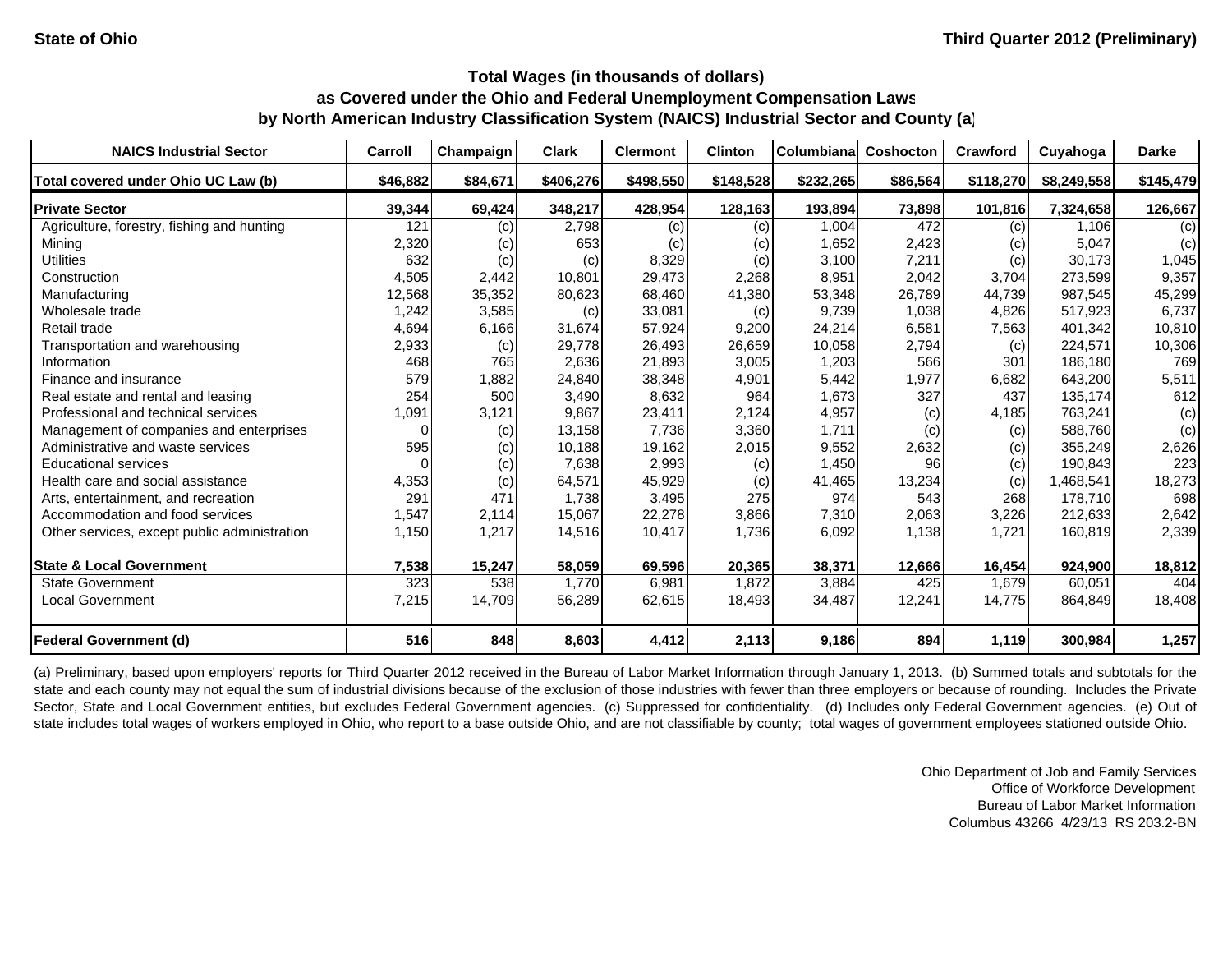| <b>NAICS Industrial Sector</b>               | <b>Defiance</b> | <b>Delaware</b> | Erie      | <b>Fairfield</b> | <b>Fayette</b> | <b>Franklin</b> | <b>Fulton</b> | <b>Gallia</b> | Geauga    | Greene    |
|----------------------------------------------|-----------------|-----------------|-----------|------------------|----------------|-----------------|---------------|---------------|-----------|-----------|
| Total covered under Ohio UC Law (b)          | \$144.886       | \$915,208       | \$332,178 | \$338,727        | \$83,786       | \$7,754,980     | \$152,887     | \$99,060      | \$304,883 | \$547,080 |
| <b>Private Sector</b>                        | 128,015         | 832,186         | 282,074   | 278,658          | 69,200         | 6,331,670       | 131,926       | 83,485        | 268,490   | 444,471   |
| Agriculture, forestry, fishing and hunting   | 360             | (c)             | (c)       | 338              | 457            | 2,851           | (c)           | (c)           | (c)       | (c)       |
| Mining                                       |                 | (c)             | (c)       | 466              |                | 4,672           | (c)           | (c)           | (c)       | (c)       |
| Utilities                                    | (c)             | 2,943           | (c)       | 3,412            | (c)            | 46,234          | (c)           | 14,688        | (c)       | (c)       |
| Construction                                 | 3,803           | 32,213          | 10,216    | 18,064           | 2,546          | 284.093         | 8,819         | 2.170         | 22.889    | 15,146    |
| Manufacturing                                | 57,690          | 82,744          | 76,794    | 52,860           | 17,951         | 485,310         | 66,237        | 5,893         | 80,275    | 41,852    |
| Wholesale trade                              | (c)             | 35,105          | 11,033    | 9,704            | (c)            | 406,024         | 8,248         | 745           | 23,533    | 15,944    |
| Retail trade                                 | 13,488          | 65,326          | 24,787    | 37,394           | 11,989         | 491,266         | 9,538         | 8,048         | 27,483    | 55,112    |
| Transportation and warehousing               | 5,073           | 37,748          | (c)       | 6,752            | 10,969         | 394,943         | (c)           | 3,523         | (c)       | (c)       |
| Information                                  | 1,988           | 21,027          | 2,654     | 3,079            | 389            | 225,333         | 679           | 755           | 1,581     | 9,486     |
| Finance and insurance                        | 6,628           | 91,414          | 7,613     | 7,404            | 4,225          | 681,342         | 2,918         | 3,266         | 8,147     | 26,708    |
| Real estate and rental and leasing           | 443             | 5,566           | 1,878     | 2,537            | 349            | 105,615         | 445           | 329           | 2,194     | 3,410     |
| Professional and technical services          | 2,125           | 98,399          | 5,148     | 9,599            | (c)            | 781,213         | (c)           | (c)           | 12,616    | 143,351   |
| Management of companies and enterprises      | 1,008           | (c)             | 2,064     | 7,709            | (c)            | 471,658         | (c)           | (c)           | 1.311     | 3,374     |
| Administrative and waste services            | 3,485           | (c)             | 6,660     | 27,302           | 1,297          | 400,188         | 3,133         | 2,145         | 20,683    | 18,009    |
| <b>Educational services</b>                  | (c)             | 6,881           | 1,434     | 1,723            | (c)            | 126,793         | (c)           | (c)           | 4,891     | 15,515    |
| Health care and social assistance            | (c)             | 56,725          | 51,476    | 62,988           | (c)            | 955,506         | (c)           | (c)           | 34.097    | 47,449    |
| Arts, entertainment, and recreation          | 401             | 15,359          | 38,072    | 1,330            | 470            | 52,308          | 1,291         | 128           | 2,599     | 3,016     |
| Accommodation and food services              | 3,814           | 39,146          | 24,338    | 16,683           | 3,622          | 238,719         | 3,357         | 3,098         | 7,726     | 26,365    |
| Other services, except public administration | 2,561           | 13,683          | 4,468     | 9,316            | 797            | 177,601         | 1,569         | 1,903         | 9,059     | 7,513     |
| <b>State &amp; Local Government</b>          | 16,871          | 83,022          | 50,104    | 60,069           | 14,586         | 1,423,310       | 20,961        | 15,575        | 36,393    | 102,609   |
| <b>State Government</b>                      | 867             | 8,944           | 11,031    | 8,247            | 430            | 803,389         | 1,453         | 4,287         | 2,753     | (c)       |
| <b>Local Government</b>                      | 16,004          | 74,078          | 39,073    | 51,822           | 14,156         | 619,921         | 19,508        | 11,288        | 33,640    | (c)       |
| <b>Federal Government (d)</b>                | 1,172           | 3,261           | 5,519     | 3,426            | 618            | 235,762         | 1,118         | 966           | 1,459     | 310,305   |

(a) Preliminary, based upon employers' reports for Third Quarter 2012 received in the Bureau of Labor Market Information through January 1, 2013. (b) Summed totals and subtotals for the state and each county may not equal the sum of industrial divisions because of the exclusion of those industries with fewer than three employers or because of rounding. Includes the Private Sector, State and Local Government entities, but excludes Federal Government agencies. (c) Suppressed for confidentiality. (d) Includes only Federal Government agencies. (e) Out of state includes total wages of workers employed in Ohio, who report to a base outside Ohio, and are not classifiable by county; total wages of government employees stationed outside Ohio.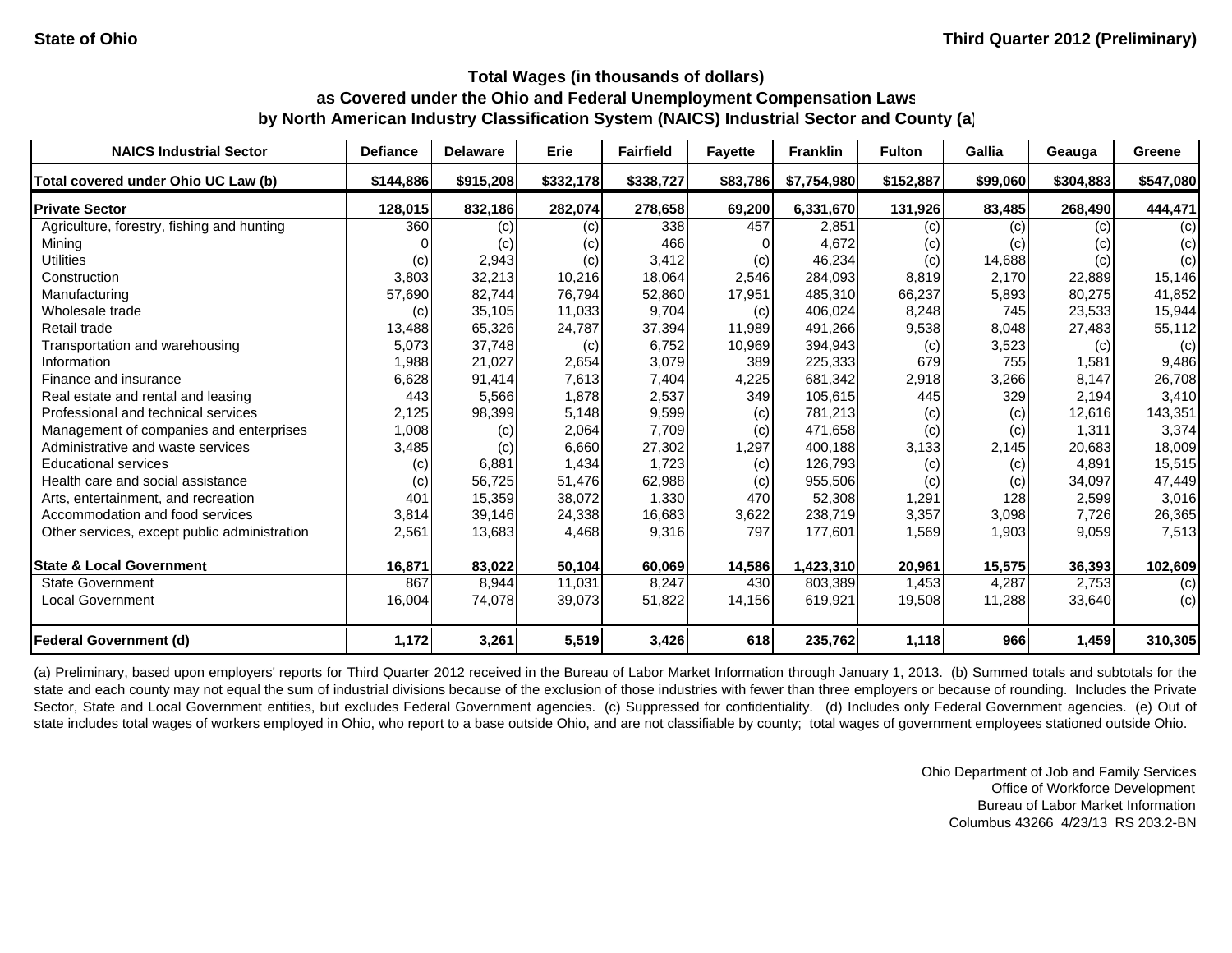| <b>NAICS Industrial Sector</b>               | <b>Guernsey</b> | <b>Hamilton</b> | <b>Hancock</b> | <b>Hardin</b> | <b>Harrison</b> | Henry     | <b>Highland</b> | <b>Hocking</b> | <b>Holmes</b> | <b>Huron</b> |
|----------------------------------------------|-----------------|-----------------|----------------|---------------|-----------------|-----------|-----------------|----------------|---------------|--------------|
| Total covered under Ohio UC Law (b)          | \$127,569       | \$6,413,283     | \$415,334      | \$66,718      | \$28,129        | \$102,033 | \$78,097        | \$51,751       | \$136,919     | \$188,349    |
| <b>Private Sector</b>                        | 107,935         | 5,927,528       | 383,441        | 55,292        | 23,333          | 83,984    | 56,611          | 33,513         | 123,867       | 165,918      |
| Agriculture, forestry, fishing and hunting   | (c)             | 1,753           | 310            | 1,303         | 65              | (c)       | 208             | (c)            | 1.287         | 8,899        |
| Mining                                       | (c)             | 1,692           | (c)            |               | 6,210           | (c)       | 406             | (c)            | 992           |              |
| <b>Utilities</b>                             | 839             | 24,477          | 1,543          | 849           | (c)             | (c)       | 1,133           | 102            | (c)           | (c)          |
| Construction                                 | 16,438          | 254,422         | (c)            | 967           | 2,380           | 7,818     | 3,225           | 2,745          | 15,758        | 22,134       |
| Manufacturing                                | 31,635          | 763,904         | 126,648        | 20,770        | 5,153           | 39,731    | 17,628          | 9,394          | 51,410        | 62,882       |
| Wholesale trade                              | 3,665           | 425,088         | 17,212         | 3,198         | 1,411           | (c)       | 1,640           | 676            | 5,115         | (c)          |
| Retail trade                                 | 10,345          | 286,169         | 29,212         | 4,708         | 1,162           | 6,916     | 8,396           | 4,462          | 11,564        | 11,519       |
| Transportation and warehousing               | 2,432           | 109,417         | 21,377         | 2,171         | (c)             | 6,382     | 1,207           | 334            | (c)           | 8,927        |
| Information                                  | 724             | 148,645         | 3,178          | 370           | (c)             | 930       | 2,247           | 455            | 613           | 2,256        |
| Finance and insurance                        | 2,617           | 414,750         | 6,525          | 1,781         | 307             | 2,940     | 3,364           | 2,232          | 3,505         | 3,984        |
| Real estate and rental and leasing           | 409             | 73,726          | 3,051          | 444           | 427             | 548       | 426             | 449            | 321           | 670          |
| Professional and technical services          | 4.717           | 618.838         | 15,350         | 819           | 557             | (c)       | (c)             | 553            | (c)           | 4,210        |
| Management of companies and enterprises      | 1,044           | 1,033,735       | 10,877         |               | (c)             | (c)       | (c)             |                | (c)           | 603          |
| Administrative and waste services            | 1,542           | 282,687         | 12,162         | 296           | (c)             | 784       | 1,111           | 1,092          | 11,109        | 2,214        |
| <b>Educational services</b>                  | 207             | 94,471          | 10,009         | (c)           | $\Omega$        | 237       | 94              | 231            | (c)           | 1,006        |
| Health care and social assistance            | 19,933          | 1,017,025       | 48,165         | (c)           | 2,961           | 9,109     | 10,000          | 4,739          | (c)           | 22,021       |
| Arts, entertainment, and recreation          | 229             | 111,906         | 1,032          | 168           | 151             | 69        | 175             | 212            | 486           | 689          |
| Accommodation and food services              | 5,874           | 158,152         | 12,423         | 2,917         | 495             | 1,456     | 2,438           | 3,391          | 4,336         | 4,443        |
| Other services, except public administration | 1,837           | 106,672         | 7,040          | 1,059         | (c)             | 1,688     | 1,048           | 1,214          | 1,644         | 2,752        |
| <b>State &amp; Local Government</b>          | 19,634          | 485,755         | 31,893         | 11,426        | 4,796           | 18,049    | 21,486          | 18,238         | 13,052        | 22,431       |
| State Government                             | 6,026           | 107,101         | 3,154          | 350           | 516             | 440       | 962             | 4,205          | 371           | 826          |
| <b>Local Government</b>                      | 13,608          | 378,654         | 28,739         | 11,076        | 4,280           | 17,609    | 20,524          | 14,033         | 12,681        | 21,605       |
| <b>Federal Government (d)</b>                | 1,706           | 168,472         | 2,185          | 831           | 603             | 802       | 1,185           | 544            | 723           | 1,641        |

(a) Preliminary, based upon employers' reports for Third Quarter 2012 received in the Bureau of Labor Market Information through January 1, 2013. (b) Summed totals and subtotals for the state and each county may not equal the sum of industrial divisions because of the exclusion of those industries with fewer than three employers or because of rounding. Includes the Private Sector, State and Local Government entities, but excludes Federal Government agencies. (c) Suppressed for confidentiality. (d) Includes only Federal Government agencies. (e) Out of state includes total wages of workers employed in Ohio, who report to a base outside Ohio, and are not classifiable by county; total wages of government employees stationed outside Ohio.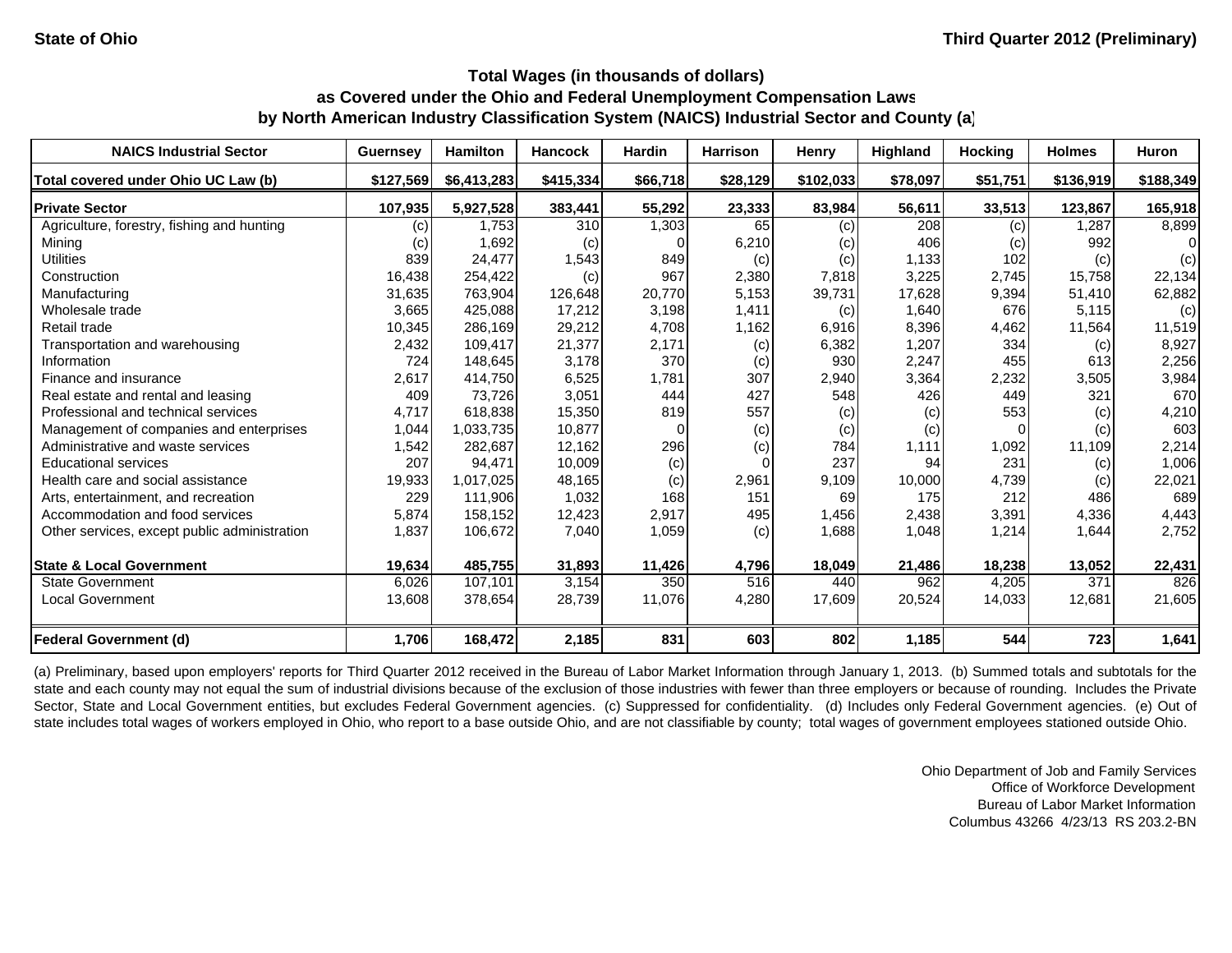| <b>NAICS Industrial Sector</b>               | <b>Jackson</b> | Jefferson | Knox      | Lake      | Lawrence | Licking   | Logan     | Lorain    | Lucas       | <b>Madison</b> |
|----------------------------------------------|----------------|-----------|-----------|-----------|----------|-----------|-----------|-----------|-------------|----------------|
| Total covered under Ohio UC Law (b)          | \$84.942       | \$183,581 | \$183,995 | \$951,344 | \$91,214 | \$466,014 | \$178,570 | \$897,187 | \$2,033,342 | \$132,577      |
| <b>Private Sector</b>                        | 71,801         | 157,400   | 161,552   | 834,193   | 66,904   | 390,768   | 159,767   | 756,649   | 1,746,385   | 100,717        |
| Agriculture, forestry, fishing and hunting   | 397            | (c)       | 650       | 5,845     |          | 2,903     | 644       | 6,548     | 1,287       | 1,488          |
| Mining                                       | 2,154          | (c)       | 839       | 3,104     |          | 1,399     | 304       | 70        | 2,639       |                |
| Utilities                                    | (c)            | 19,758    | 768       | 29,801    | 1,370    | 3,420     | 525       | 6,795     | 10,336      | (c)            |
| Construction                                 | 4,785          | 10,391    | 13,751    | 45,092    | 10,179   | 27,782    | 5,675     | 43,019    | 136,031     | 4,499          |
| Manufacturing                                | 30,580         | 17,500    | 64,173    | 319,333   | 5,970    | 70,292    | 79,455    | 250,096   | 327.769     | 32,829         |
| Wholesale trade                              | 1,990          | 6,835     | 4,686     | 46,237    | 2,281    | 19,787    | 4,954     | 39,139    | 85,664      | (c)            |
| Retail trade                                 | 7,573          | 15,621    | 12,276    | 76,347    | 10,880   | 56,989    | 9,687     | 74,987    | 150,745     | 11,931         |
| Transportation and warehousing               | (c)            | 11.110    | 1,972     | 9,165     | 6,933    | 19,355    | 14,830    | 16,863    | 62,231      | 15,468         |
| Information                                  | 731            | 4,872     | 1,626     | 12,303    | 910      | 4,077     | 571       | 6,671     | 30,316      | 786            |
| Finance and insurance                        | 2,289          | 3,028     | 3,300     | 20,208    | 2,066    | 30,624    | 2,370     | 20,704    | 77,631      | 1,364          |
| Real estate and rental and leasing           | 385            | 1,573     | 648       | 6,745     | 483      | 3,221     | 1,118     | 5,263     | 18,873      | 408            |
| Professional and technical services          | 779            | 3,283     | 3,179     | 34,540    | 1,661    | 27,726    | 5,323     | 28,042    | 122,392     | 8,116          |
| Management of companies and enterprises      | 343            | 426       | 907       | 20,941    | 975      | 12,288    | 1,321     | 30,682    | 72,239      | (c)            |
| Administrative and waste services            | 4,087          | 5,856     | 3,605     | 36,596    | 2,150    | 15,108    | 7,959     | 32,474    | 84,095      | (c)            |
| <b>Educational services</b>                  | 140            | (c)       | 14,750    | 10,658    | 231      | 11,250    | 95        | 24,954    | 26,793      | (c)            |
| Health care and social assistance            | 10,278         | (c)       | 26,128    | 101,549   | 15,111   | 55,828    | 16,831    | 119,521   | 410,731     | (c)            |
| Arts, entertainment, and recreation          | 110            | 1,451     | 635       | 5,039     | 120      | 3,172     | 497       | 4,875     | 22,996      | 138            |
| Accommodation and food services              | 2,557          | 5,457     | 4,941     | 30,305    | 3,935    | 17,472    | 4,006     | 27,263    | 63,999      | 3,591          |
| Other services, except public administration | 1,102          | 3,270     | 2,720     | 20,385    | 1,650    | 8,076     | 3,602     | 18,684    | 39,616      | 1,177          |
| <b>State &amp; Local Government</b>          | 13,141         | 26,181    | 22,443    | 117,151   | 24,310   | 75,246    | 18,803    | 140,538   | 286,957     | 31,860         |
| <b>State Government</b>                      | 1,736          | 783       | 3,559     | 1.159     | 2,563    | 10,675    | 953       | 13,696    | 91.176      | 15,843         |
| <b>Local Government</b>                      | 11,405         | 25,398    | 18,884    | 115,992   | 21,747   | 64,571    | 17,850    | 126,842   | 195,781     | 16,017         |
| <b>Federal Government (d)</b>                | 914            | 2,840     | 1,411     | 7,676     | 1,671    | 6,710     | 1,850     | 28,475    | 33,520      | 991            |

(a) Preliminary, based upon employers' reports for Third Quarter 2012 received in the Bureau of Labor Market Information through January 1, 2013. (b) Summed totals and subtotals for the state and each county may not equal the sum of industrial divisions because of the exclusion of those industries with fewer than three employers or because of rounding. Includes the Private Sector, State and Local Government entities, but excludes Federal Government agencies. (c) Suppressed for confidentiality. (d) Includes only Federal Government agencies. (e) Out of state includes total wages of workers employed in Ohio, who report to a base outside Ohio, and are not classifiable by county; total wages of government employees stationed outside Ohio.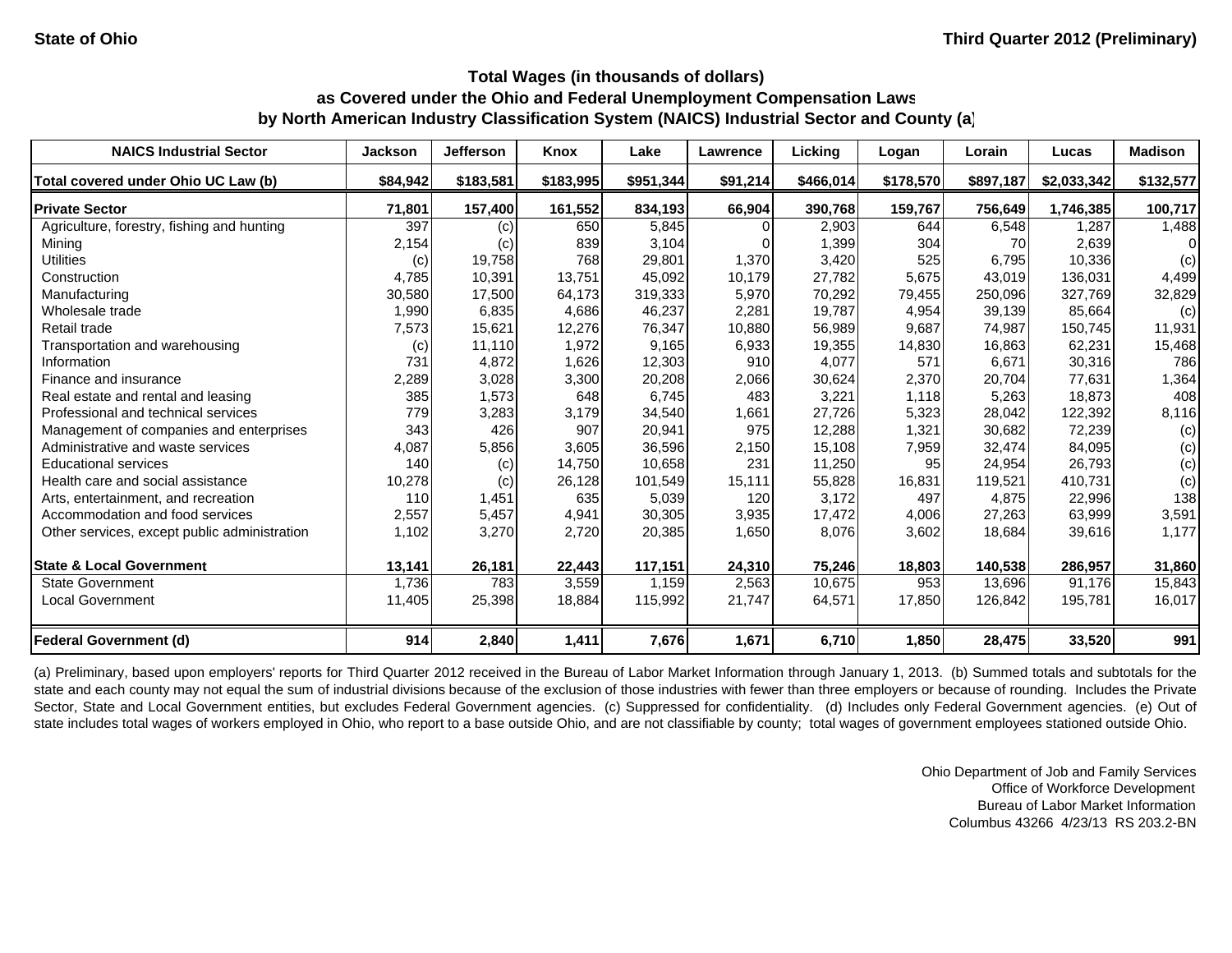| <b>NAICS Industrial Sector</b>               | <b>Mahoning</b> | <b>Marion</b> | <b>Medina</b> | <b>Meigs</b> | <b>Mercer</b> | Miami     | <b>Monroe</b> | <b>Montgomery</b> | Morgan   | <b>Morrow</b> |
|----------------------------------------------|-----------------|---------------|---------------|--------------|---------------|-----------|---------------|-------------------|----------|---------------|
| Total covered under Ohio UC Law (b)          | \$823,346       | \$220.210     | \$536,152     | \$24,427     | \$148,495     | \$370,348 | \$32,663      | \$2,446,007       | \$18,965 | \$39,536      |
| <b>Private Sector</b>                        | 701,225         | 182,780       | 471,387       | 16,777       | 125,849       | 326,940   | 27,403        | 2,150,341         | 14,189   | 26,436        |
| Agriculture, forestry, fishing and hunting   | 1,047           | (c)           | 987           | 324          | (c)           | (c)       | (c)           | 1,553             | (c)      | (c)           |
| Mining                                       | 3,105           | (c)           | 438           | 3,043        | (c)           | (c)       | 1,120         | 292               | (c)      | (c)           |
| <b>Utilities</b>                             | 7,492           | 2,140         | (c)           | (c)          | (c)           | (c)       | 510           | 22,008            | (c)      | (c)           |
| Construction                                 | 62,084          | 6,136         | 42,651        | 2,337        | 8,781         | 17,456    | 1,562         | 92,132            | 404      | 2,810         |
| Manufacturing                                | 97,830          | 66,114        | 106,026       | 956          | 55,043        | 132,319   | (c)           | 320,356           | 6,109    | 9,909         |
| Wholesale trade                              | 51,922          | 8,348         | 38,746        | 271          | (c)           | 25,779    | 997           | 117,801           | (c)      | 1,229         |
| Retail trade                                 | 73,223          | 16,521        | 53,333        | 2,792        | 12,365        | 28,805    | 1,808         | 145,575           | 1,247    | 3,297         |
| Transportation and warehousing               | 31,021          | 5,306         | (c)           | (c)          | 10,115        | (c)       | 2,431         | 77,430            | (c)      | (c)           |
| Information                                  | 12,596          | 9,301         | 3,153         | (c)          | 1,436         | 1,179     | (c)           | 117,687           | 216      | 201           |
| Finance and insurance                        | 26,974          | 3,754         | 12,351        | 933          | 6,758         | 7,803     | (c)           | 130,354           | 531      | 709           |
| Real estate and rental and leasing           | 5,695           | 2,638         | 4,920         | 55           | 581           | 2,314     | (c)           | 27,291            | 44       | 235           |
| Professional and technical services          | 34,324          | 2,527         | 24,204        | (c)          | (c)           | (c)       | (c)           | 185,326           | (c)      | (c)           |
| Management of companies and enterprises      | 15,388          | 1,593         | 48,301        | (c)          | (c)           | (c)       | 0             | 88,991            | (c)      | (c)           |
| Administrative and waste services            | 61,404          | 6,201         | 19,461        | 501          | 1,785         | 12,848    | 510           | 96,808            | 597      | 482           |
| <b>Educational services</b>                  | 6,532           | 377           | 1,713         | (c)          | (c)           | 826       | (c)           | 63,196            |          | $\Omega$      |
| Health care and social assistance            | 158,992         | 40,743        | 56,366        | (c)          | (c)           | 38,761    | (c)           | 522,722           | 1,980    | 3,634         |
| Arts, entertainment, and recreation          | 3,941           | 446           | 3,559         | (c)          | 364           | 1,037     | 34            | 13,076            | (c)      | 178           |
| Accommodation and food services              | 31,143          | 6,188         | 17,934        | (c)          | 3,238         | 12,330    | 341           | 79,813            | (c)      | 1,192         |
| Other services, except public administration | 16,513          | 3,349         | 9,173         | (c)          | 2,807         | 6,950     | 536           | 47,930            | 185      | 664           |
| <b>State &amp; Local Government</b>          | 122,121         | 37,430        | 64,765        | 7,650        | 22,646        | 43,408    | 5,260         | 295,666           | 4,776    | 13,100        |
| <b>State Government</b>                      | 34,641          | 9,116         | 1,265         | 363          | 1,750         | 1,567     | 330           | 18,797            | 548      | 854           |
| <b>Local Government</b>                      | 87,480          | 28,314        | 63,500        | 7,287        | 20,896        | 41,841    | 4,930         | 276,869           | 4,228    | 12,246        |
| <b>Federal Government (d)</b>                | 21,797          | 1,675         | 4,913         | 901          | 1,229         | 2,578     | 513           | 76,237            | 416      | 587           |

(a) Preliminary, based upon employers' reports for Third Quarter 2012 received in the Bureau of Labor Market Information through January 1, 2013. (b) Summed totals and subtotals for the state and each county may not equal the sum of industrial divisions because of the exclusion of those industries with fewer than three employers or because of rounding. Includes the Private Sector, State and Local Government entities, but excludes Federal Government agencies. (c) Suppressed for confidentiality. (d) Includes only Federal Government agencies. (e) Out of state includes total wages of workers employed in Ohio, who report to a base outside Ohio, and are not classifiable by county; total wages of government employees stationed outside Ohio.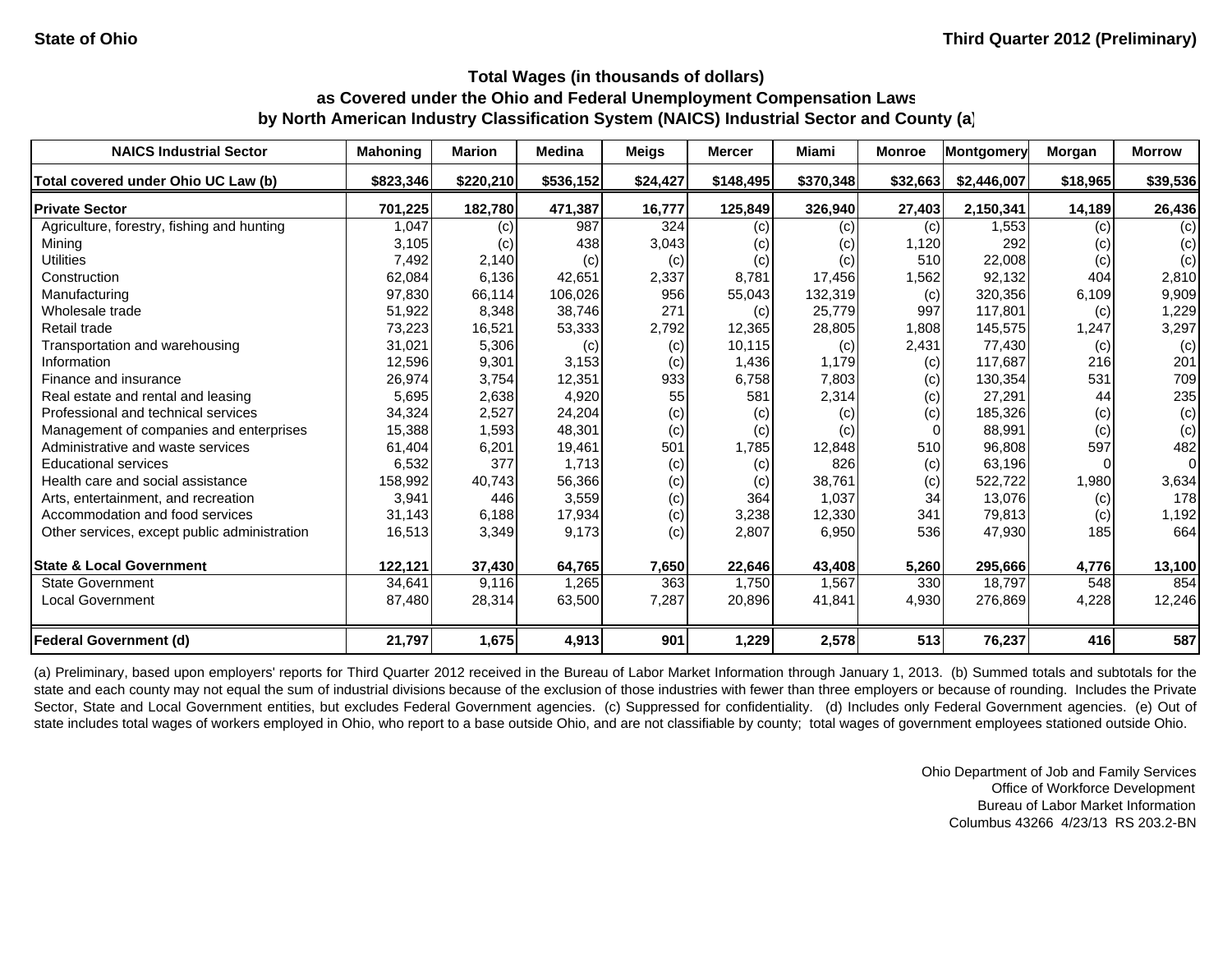| <b>NAICS Industrial Sector</b>               | <b>Muskingum</b> | <b>Noble</b>      | <b>Ottawa</b> | <b>Paulding</b> | <b>Perry</b> | Pickaway  | <b>Pike</b> | Portage   | <b>Preble</b> | Putnam   |
|----------------------------------------------|------------------|-------------------|---------------|-----------------|--------------|-----------|-------------|-----------|---------------|----------|
| Total covered under Ohio UC Law (b)          | \$275,027        | \$22,677          | \$128,663     | \$35,781        | \$48,347     | \$127,890 | \$91,443    | \$360,806 | \$81,403      | \$91,736 |
| <b>Private Sector</b>                        | 230,430          | 13,518            | 109,057       | 27,136          | 35,650       | 88,091    | 79,673      | 360,806   | 66,744        | 78,927   |
| Agriculture, forestry, fishing and hunting   | 122              | (c)               | (c)           | 3,122           | (c)          | (c)       | (c)         | 896       | (c)           | (c)      |
| Mining                                       | 6,400            | (c)               | (c)           | 192             | (c)          | (c)       | (c)         | 2,093     | (c)           | (c)      |
| <b>Utilities</b>                             | 4,233            | 100               | (c)           | (c)             | 563          | 639       | (c)         | (c)       | (c)           | (c)      |
| Construction                                 | 10,524           | 1,098             | 4,996         | 1,362           | 9,867        | 6,359     | 7,374       | 21,581    | 2,611         | 8,123    |
| Manufacturing                                | 36,097           | 2,121             | 26,339        | 11,357          | 6,637        | 33,392    | 28,982      | 125,550   | 34,357        | 38,147   |
| Wholesale trade                              | 6,882            | 917               | (c)           | 1,756           | 761          | 4,927     | 2,333       | 37,603    | 2,807         | 4,283    |
| Retail trade                                 | 26,571           | 1,344             | 10,355        | 2,140           | 3,432        | 9,179     | 5,024       | 36,602    | 7,593         | 6,045    |
| Transportation and warehousing               | 12,329           | 715               | 3,360         | (c)             | 357          | 2,800     | (c)         | (c)       | (c)           | (c)      |
| Information                                  | 4,541            | 126               | 786           | 127             | 321          | 545       | 381         | 3,960     | 215           | 564      |
| Finance and insurance                        | 8,294            | 802               | 2,847         | 846             | 1,144        | 2,864     | 1,612       | 7,800     | 1,973         | 3,337    |
| Real estate and rental and leasing           | 1,861            | 18                | 952           | 111             | 71           | 564       | 185         | 4,548     | 460           | 215      |
| Professional and technical services          | 6,414            | 485               | (c)           | 438             | (c)          | (c)       | 5,152       | 18,007    | (c)           | 1,405    |
| Management of companies and enterprises      | 1,348            | (c)               | (c)           | $\Omega$        | (c)          | (c)       |             | 11,508    | (c)           | 0        |
| Administrative and waste services            | 8,322            | (c)               | 1,413         | 393             | 1,136        | 3,097     | 10,793      | 12,924    | 1,993         | 2,667    |
| <b>Educational services</b>                  | 5,232            |                   | 195           | (c)             | (c)          | 30        | (c)         | 5,280     | (c)           | 461      |
| Health care and social assistance            | 71,257           | 2,091             | 12,045        | (c)             | (c)          | 14,330    | (c)         | 28,059    | (c)           | 5,830    |
| Arts, entertainment, and recreation          | 1.707            | $\left( c\right)$ | 5,263         | (c)             | 84           | 616       | (c)         | 4,137     | 222           | 346      |
| Accommodation and food services              | 11,361           | (c)               | 11,403        | (c)             | 1,082        | 3,343     | (c)         | 17,068    | 2,602         | 1,673    |
| Other services, except public administration | 6,935            | 237               | 2,175         | 609             | 654          | 1,279     | 925         | 8,603     | 1,289         | 1,439    |
| <b>State &amp; Local Government</b>          | 44,597           | 9,159             | 19,606        | 8,645           | 12,697       | 39,799    | 11,770      | (c)       | 14,659        | 12,809   |
| <b>State Government</b>                      | 3,111            | 5,354             | 1,960         | 305             | 370          | 16,001    | 828         | (c)       | 759           | 393      |
| <b>Local Government</b>                      | 41,486           | 3,805             | 17,646        | 8,340           | 12,327       | 23,798    | 10,942      | (c)       | 13,900        | 12,416   |
| <b>Federal Government (d)</b>                | 3,189            | 280               | 2,361         | 525             | 688          | 1,160     | 1,203       | 4,343     | 938           | 843      |

(a) Preliminary, based upon employers' reports for Third Quarter 2012 received in the Bureau of Labor Market Information through January 1, 2013. (b) Summed totals and subtotals for the state and each county may not equal the sum of industrial divisions because of the exclusion of those industries with fewer than three employers or because of rounding. Includes the Private Sector, State and Local Government entities, but excludes Federal Government agencies. (c) Suppressed for confidentiality. (d) Includes only Federal Government agencies. (e) Out of state includes total wages of workers employed in Ohio, who report to a base outside Ohio, and are not classifiable by county; total wages of government employees stationed outside Ohio.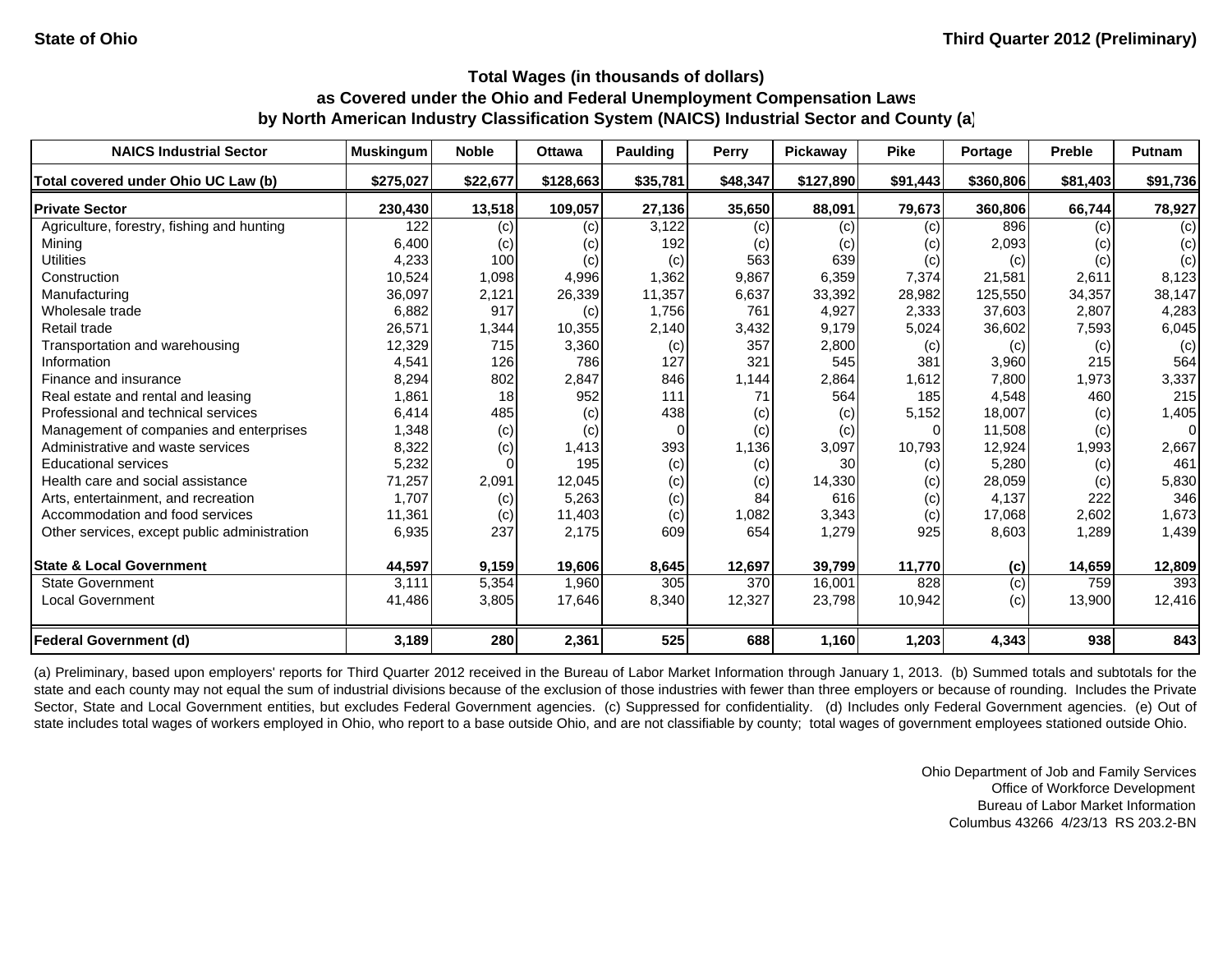| <b>NAICS Industrial Sector</b>               | <b>Richland</b> | <b>Ross</b> | <b>Sandusky</b> | <b>Scioto</b> | <b>Seneca</b> | <b>Shelby</b> | <b>Stark</b> | <b>Summit</b> | <b>Trumbull</b> | <b>Tuscarawas</b> |
|----------------------------------------------|-----------------|-------------|-----------------|---------------|---------------|---------------|--------------|---------------|-----------------|-------------------|
| Total covered under Ohio UC Law (b)          | \$413,569       | \$236,539   | \$220,541       | \$191,865     | \$150,492     | \$269,501     | \$1,389,373  | \$2,706,224   | \$628,994       | \$280,150         |
| <b>Private Sector</b>                        | 345,345         | 190,116     | 192,493         | 148,372       | 126,819       | 245,049       | 1,214,143    | 2,403,552     | 543,919         | 239,053           |
| Agriculture, forestry, fishing and hunting   | 590             | 422         | (c)             | (c)           | 996           | 701           | 2,558        | 599           | 683             | 952               |
| Mining                                       | 124             | 191         | (c)             | (c)           | 1,494         |               | 6,331        | 562           | 508             | 7,211             |
| <b>Utilities</b>                             | (c)             | 2,879       | 1,221           | 1,658         | 1,708         | (c)           | 13,239       | 20,827        | 2,909           | 1,312             |
| Construction                                 | 21.783          | 6,302       | 10.751          | 8,930         | 11,962        | 17.123        | 80,735       | 127.910       | 33.996          | 12,131            |
| Manufacturing                                | 102,108         | 62,852      | 93,713          | 17,670        | 40,023        | 142,065       | 311,882      | 379,696       | 186,042         | 80,684            |
| Wholesale trade                              | 17,153          | 5,843       | 5,586           | 2,293         | 6,122         | 16,975        | 78,855       | 189,529       | 23,090          | 15,448            |
| Retail trade                                 | 40,416          | 20,739      | 15,210          | 17,426        | 13,336        | 11,385        | 112,473      | 192,263       | 57,865          | 24,116            |
| Transportation and warehousing               | (c)             | 5,943       | 5,687           | 4,281         | 5,507         | (c)           | 27,674       | 92,800        | 23,121          | 8,800             |
| Information                                  | 9,468           | 4,459       | 1,270           | 1,581         | 1,482         | 1,738         | 16,513       | 44,858        | 4,662           | 2,643             |
| Finance and insurance                        | 11,615          | 4,550       | 4,528           | 4,432         | 5,123         | 4,020         | 65,602       | 124,953       | 14,126          | 6,303             |
| Real estate and rental and leasing           | 2,480           | 972         | 2,579           | 1,526         | 316           | 837           | 11,042       | 22,547        | 7,075           | 2,029             |
| Professional and technical services          | 9,130           | 3,438       | 2,931           | 7,164         | 2,645         | (c)           | 46,742       | 184.690       | 13,966          | 8,524             |
| Management of companies and enterprises      | 1,118           | 2,856       | 3,124           | 398           | 3,370         | (c)           | 21,080       | 283,074       | 12,449          | 1,023             |
| Administrative and waste services            | 18,261          | 5,252       | 6,333           | 7,227         | 2,156         | 9,145         | 51,509       | 111,040       | 27,433          | 9,505             |
| <b>Educational services</b>                  | 2,532           | 951         | (c)             | 1,363         | 7,795         | (c)           | 20,388       | 24,726        | 2,285           | 670               |
| Health care and social assistance            | 71,030          | 50,408      | (c)             | 61,221        | 15,878        | (c)           | 258,839      | 459,970       | 99,615          | 39,389            |
| Arts, entertainment, and recreation          | 1,899           | 824         | 1,575           | 237           | 488           | 282           | 8,307        | 17,101        | 2,807           | 1,214             |
| Accommodation and food services              | 15,584          | 8,600       | 5,837           | 7,792         | 4,068         | 4,035         | 49,774       | 72,484        | 20.049          | 10,790            |
| Other services, except public administration | 7,185           | 2,635       | 3,798           | 2,936         | 2,351         | 3,336         | 30,601       | 53,926        | 11,239          | 6,310             |
| <b>State &amp; Local Government</b>          | 68,224          | 46,423      | 28,048          | 43,493        | 23,673        | 24,452        | 175,230      | 302,672       | 85,075          | 41,097            |
| <b>State Government</b>                      | 17,413          | 18,089      | 1,286           | 15,641        | 3,448         | 3,401         | 17,860       | 61,361        | 8,475           | 5,393             |
| <b>Local Government</b>                      | 50,811          | 28,334      | 26,762          | 27,852        | 20,225        | 21,051        | 157,370      | 241,311       | 76,600          | 35,704            |
| <b>Federal Government (d)</b>                | 9,848           | 26,804      | 1,507           | 2,455         | 1,578         | 1,044         | 16,840       | 32,817        | 7,282           | 3,306             |

(a) Preliminary, based upon employers' reports for Third Quarter 2012 received in the Bureau of Labor Market Information through January 1, 2013. (b) Summed totals and subtotals for the state and each county may not equal the sum of industrial divisions because of the exclusion of those industries with fewer than three employers or because of rounding. Includes the Private Sector, State and Local Government entities, but excludes Federal Government agencies. (c) Suppressed for confidentiality. (d) Includes only Federal Government agencies. (e) Out of state includes total wages of workers employed in Ohio, who report to a base outside Ohio, and are not classifiable by county; total wages of government employees stationed outside Ohio.